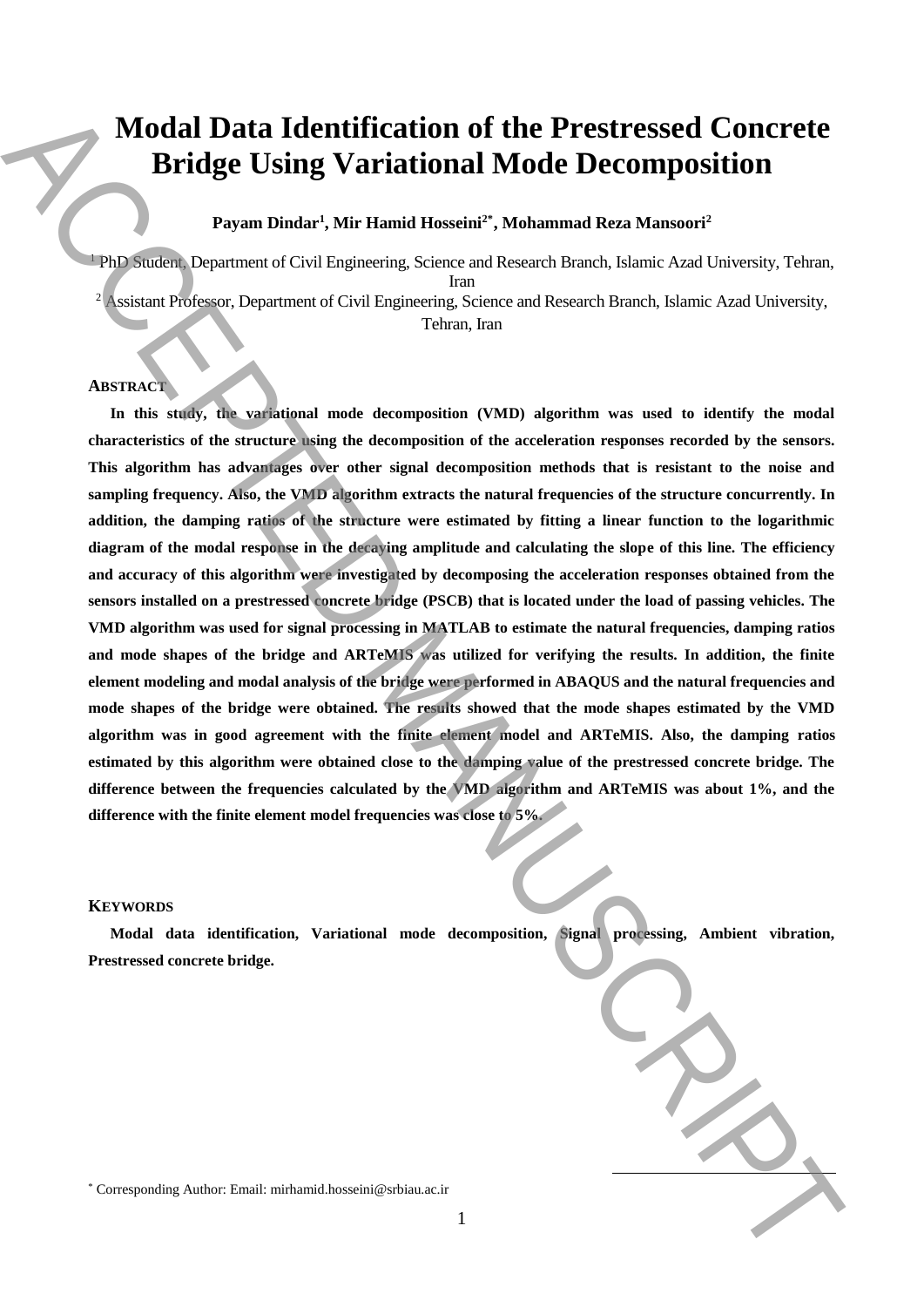#### **1. Introduction**

Bridges are damaged by various factors such as heavy loads, passing traffic and environmental factors. These damages over time lead to cracks in concrete members, decay of steel components and disruption of bridge operation. Dynamic characteristics of structures are powerful tools for health monitoring that detect abnormal conditions of structural members by processing information obtained from sensors [1-3]. One of the methods of monitoring the health of the structure is the use of ambient vibration test by which the dynamic characteristics of the structure under the operating load are obtained. Methods for identifying modal characteristics are divided into frequency domain and time domain, by which the amount of stiffness, mass and damping of the structure are estimated. One of the signal processing methods is the use of the empirical mode decomposition (EMD). This algorithm is a method to decompose a signal into a finite number of oscillating functions called intrinsic mode functions (IMF), each of which has a separate spectral bandwidth [4-6]. To reduce the limitations of this method in signal processing, the EMD was combined with Hilbert transform. To compensate for the weaknesses of the above methods in signal processing, a variational mode decomposition (VMD) was proposed. This algorithm, similar to the EMD, decompose the signal into a set of intrinsic mode functions and, unlike the EMD, is resistant to noise and sampling frequency [7]. The three strengthenia control is a strengthenia of the later strengthenia of the difference between the difference between the difference between the difference between the difference between the difference between the d

The purpose of this study is to identify the modal characteristics of the prestressed concrete bridge (PSCB) by processing the acceleration responses obtained from sensors installed on the bridge. Due to the ability of the VMD in signal processing, this algorithm was used to decompose the acceleration responses in Matlab and the values of the main frequencies, damping ratios and mode shapes of the bridge were obtained. To evaluate the efficiency of this method, a finite element model of the PSCB was developed in Abaqus and modal analysis was used to obtain the modal characteristics of the bridge. Also, to validate the results obtained from the VMD method, Artemis was used to decompose the acceleration responses and calculate the bridge modal information. Finally, the modal characteristics of the PSCB under ambient vibration were calculated with high accuracy using the VMD.

#### **2. Methodology**

In order to process the acceleration responses obtained from the ambient vibration and to detect the modal characteristics of the highway prestressed concrete bridge [8], the VMD was used [7, 9]. Then, by averaging the frequencies obtained from all sensors in each mode, the main frequencies of the bridge were calculated. Also, by fitting a linear function to the logarithmic diagram of the modal response at the decaying of amplitude and calculating the slope of this

line, the damping ratios of the bridge were estimated. In addition, by considering the minimum or maximum modal response value simultaneously in all sensors for each mode, the mode shapes of the bridge were identified [10].

#### **3. Results and Discussion**

The frequency values for each of the four sensors were first obtained to calculate the main frequencies of the first four vibrating modes of the bridge. Then, the value of the main frequency of that mode was calculated by taking the average of them in each mode, which are equal to 5.896, 6.773, 10.636 and 20.208 Hz for the first to fourth modes, respectively. Also, damping ratios of the first four modes of the bridge were estimated by averaging the values obtained for all four sensors in each mode, which are equal to 1.88, 2.11, 2.18 and 1.25 percent, respectively. These values are close to the damping value of the PSCB. In addition, to identify the mode shapes of the bridge, the amount of modal response at a local point was the minimum or maximum response in each mode and for all sensors simultaneously was considered and the shape of the first four vibration modes of the PSCB was obtained.

By examining the amount of the main frequencies obtained in the finite element model of Abaqus (equal to 6.0443, 7.773, 11.158 and 20.023 Hz) and the VMD, the first four vibrational modes of the bridge in these two methods were determined. There is a difference of 3, 15, 5 and 1%, respectively, which is due to the consideration of some assumptions in the modeling of finite element and the approximate strength characteristics of the PSCB materials.

Artemis calculates structural modal information through various signal processing methods in the frequency domain and time domain. To obtain the amount of main frequencies, damping ratios and mode shapes of the PSCB, the accelerated responses recorded by the sensors were processed using Artemis and various methods in the frequency domain and time domain. It was found that the difference between the frequencies of the first, third and fourth vibration modes in all methods was about 1% by examining the frequencies obtained from the processing of acceleration responses using the frequency domain and time domain methods. Also, the amount of frequencies calculated for the second mode in the frequency domain is about 6% higher than the same value in the time domain. Therefore, the difference between the frequencies of the first four modes of the bridge in the finite element model of Abaqus and Artemis model are 3%, 5%, 4% and 2% in frequency domain methods and are 3%, 11%, 4% and 2% in time domain methods, respectively.

By examining the amount of frequencies obtained by two signal processing methods with Artemis and the